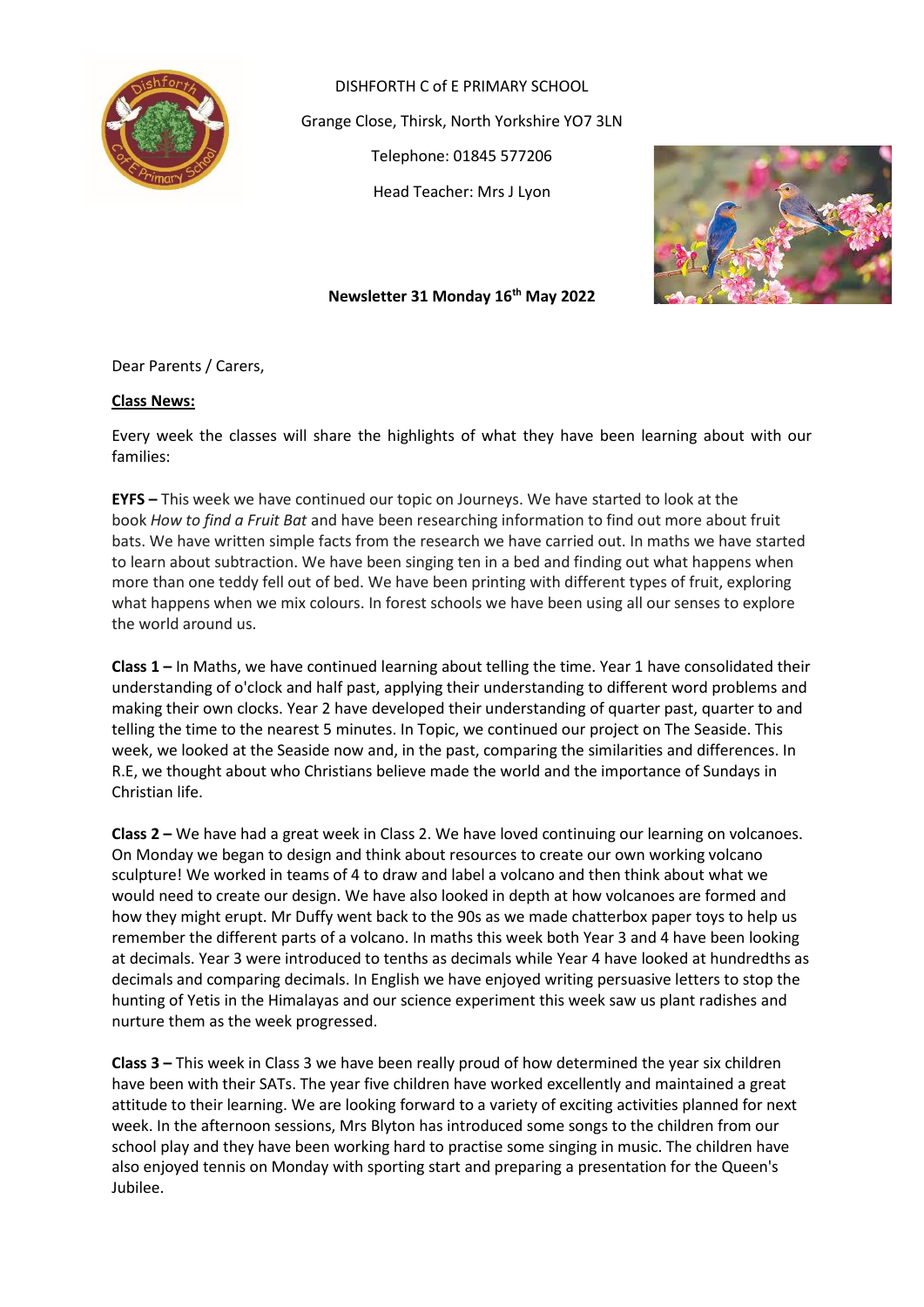# **National Curriculum Assessments at the end of Key Stage 1 and 2**

## **Key Stage 2 Assessments – Year 6**

Last week the children in Year 6 took national curriculum tests in English grammar, punctuation and spelling, English reading and mathematics. The tests help measure the progress pupils have made and identify if they need additional support in a certain area. The tests are also used to assess schools' performance and to produce national performance data.

At the end of the summer term the test results will be reported in: • English grammar, punctuation and spelling • English reading and mathematics.

**Teacher assessment:** As there is no test for English writing, this will be reported as a teacher assessment judgement. This is a judgement the teacher will make, based on the child's work at the end of key stage 2. Parents will also receive a teacher assessment judgement for science.

## **Key Stage 1 Assessments – Year 2**

The teacher is responsible for judging the standards Year 2 children are working at in English reading, English writing, mathematics and science, by the end of key stage 1. To help inform those judgements, pupils sit national curriculum tests in English and mathematics, commonly called SATs. The tests are a tool for teachers to help them measure the children's performance and identify their needs as they move into key stage 2. They also allow teachers to see how the children are performing against national expected standards. The tests can be taken any time during May and they are not strictly timed. Pupils may not even know they are taking them as many teachers will incorporate them into everyday classroom activities.

Teachers will use the results from these tests, along with the work the children have done throughout the year, to help them reach their own judgements about how the children are progressing at the end of key stage 1. These teacher assessment judgements will be reported to parents by the end of the summer term.

## **Year 1 Phonic Screen Check**

Children in Year 1 will take the phonic screen check during the period week commencing  $6<sup>th</sup>$  June –  $17<sup>th</sup>$  June. The outcome of this check is reported to parents by the end of the summer term.

## **Year 4 Multiplication Check**

Children in Year 4 will take the national multiplication check in June during a three-week window commencing on the 6<sup>th</sup> June. The outcome of this check is reported to parents by the end of the summer term.

#### **Ripon Cathedral Choir**

#### **Could your son or daughter be a Cathedral Chorister?**

Dr Krippner, the new Director of Music at Ripon Cathedral, will be visiting our school to talk to the children during an assembly about the Choristers of Ripon Cathedral and how to become a Cathedral Chorister. All interested children are invited to see Dr Krippner after the assembly for an informal audition. Being a chorister is an outstanding opportunity, so it is very much worth considering! Dr Krippner will visit us tomorrow at 9am. Here is a link to the Cathedral's new chorister recruitment video:



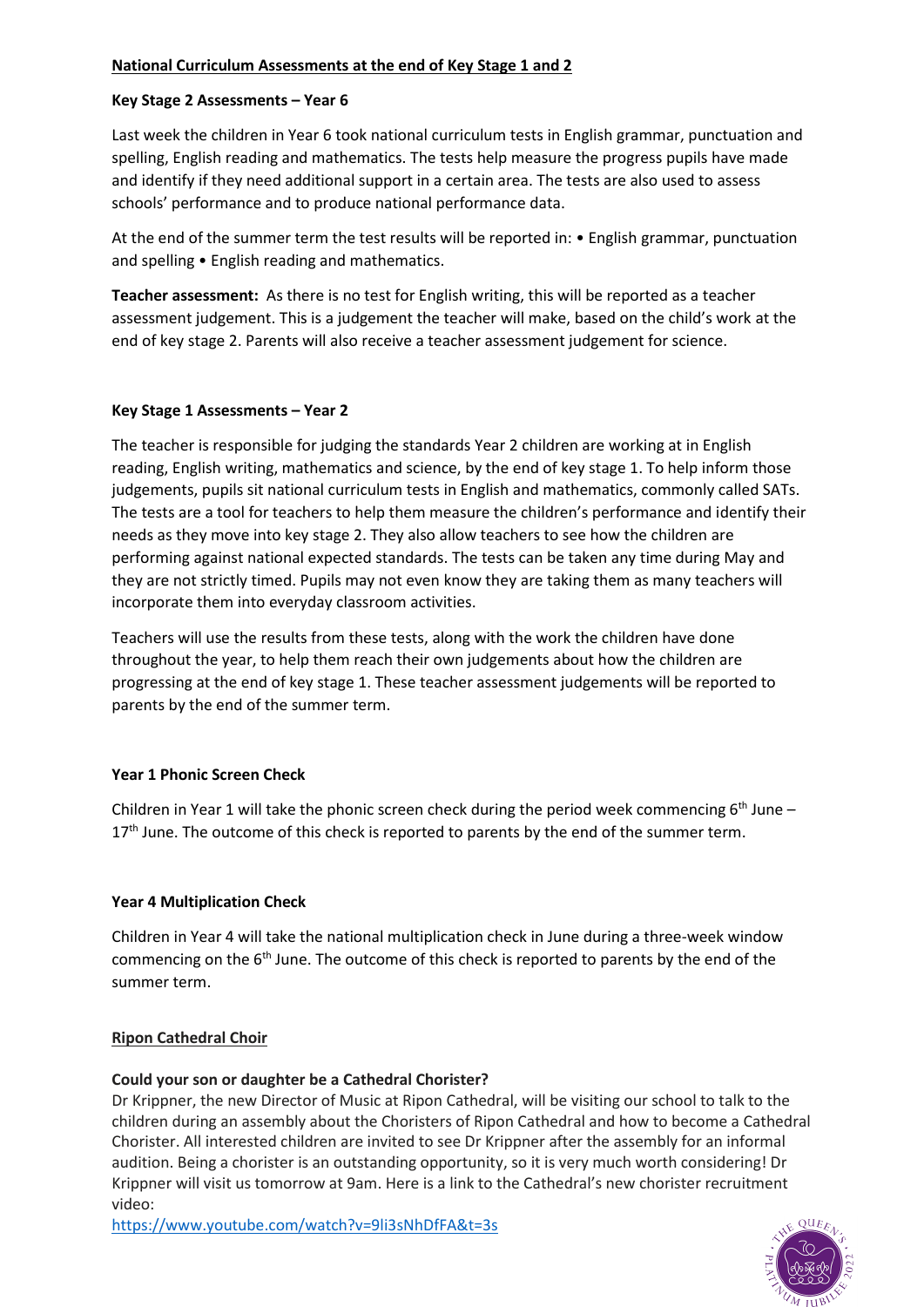# **Platinum Jubilee – Friday 27th May – afternoon**

We are holding a celebration to mark the Platinum Jubilee on Friday 27<sup>th</sup> May starting at 1.30pm. We are hoping for a dry day as this will be held outside. Please bring your own chairs / rugs to sit on. After the performance from the children, refreshments will be available for a donation.

We would be very grateful if families could send in cupcakes or tray bake donations on the morning of Friday 27<sup>th</sup> May

A wet weather plan will be in place should we be unlucky – if this occurs and we have to be indoors, the format will need to change and numbers will be limited to two per family – so fingers crossed for a dry day!

#### **Class 3 Residential – meeting**

On Wednesday 18<sup>th</sup> May at 5pm a meeting will be held at school in the hall for Class 3 parents and children about the residential which is on the  $7<sup>th</sup>$ -9<sup>th</sup> June.

# Promotional School Dinner on 19<sup>th</sup> May

# Chicken Wrap with Tiger Fries

(v) Pasta in a Tomato Sauce with Cheesy Flatbread

Power up Chocolate Cereal Bar

## **Promotional School Dinner 27th May – A Royal Tea Party**

A selection of homemade sandwiches

Cheese Straws

Homemade Sausage Rolls

Vegetable Sticks

\*\*\*\*\*\*\*\*\*\*\*\*\*\*\*\*\*\*\*\*\*\*\*\*\*\*\*\*\*\*\*\*\*



Celebration Cupcake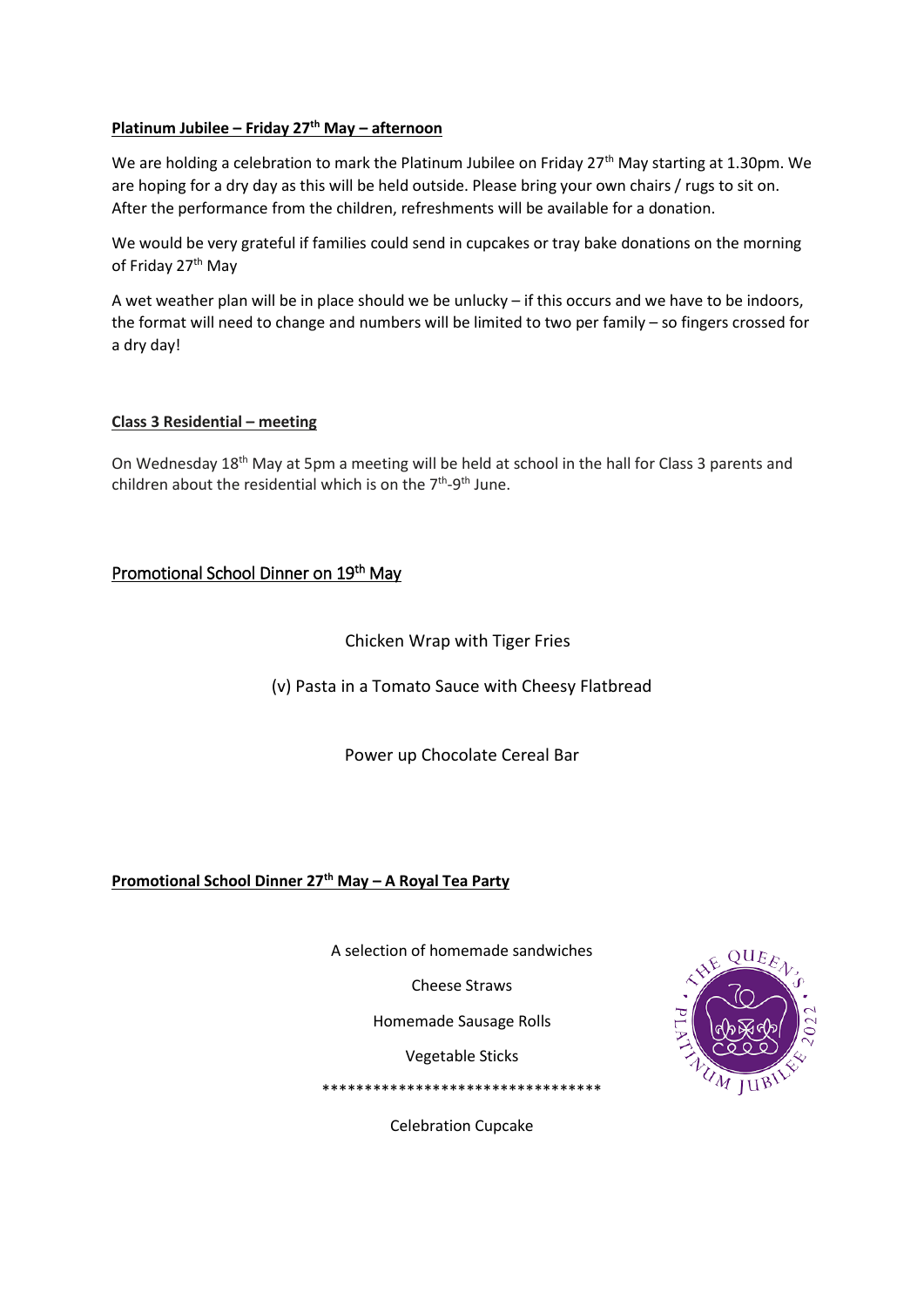## **Sun Cream**

Please can I ask parents to ensure the children have sun cream applied to them before they come to school in the morning when the forecast is due to be sunny and also please do send into school a bottle of sun cream labelled with your child's name on it so that they can apply it when necessary over the summer months – thank you.

# **Friends of Dishforth CE Primary**

## **Auction of Promises**

Thank you to everyone who has donated a prize or promise for the Auction of Promises.

We have a few still to arrive with school. As soon as we have these, we will get typing the auction forms and have them with you as soon as possible. It is not too late if you have anything to donate this week.

# **Doughnuts**

We are participating in an offer for fundraising from Krispy Kreme. We thought these scrumptious sugar glazed doughnuts would be a family treat for a weekend whilst fundraising at the same time!

Thirsk School also sold these with a large order raising a great amount for their fundraising.

The Doughnuts are usually £11.95 a box in the shop, however, due to a discount given by Krispy Kreme we can sell them to you for £10 for our own box of 12 and still raise funds for school.

Thank you for your orders – the boxes can be collected on **FRIDAY 20TH MAY** from the playground at hometime.





# **RETURN OF ICE LOLLY FRIDAYS**

Starting after half term on Fridays we will be selling ice lollies at 50p in the playground at collection time.

Please note if the forecast is not Lolly friendly or we do not have volunteers available, we may move it to a Thursday, but we will keep you updated!

If you have the time to volunteer and help sell these lollies, please let the office or Sarah Lynch know. We simply help each other collect up our children and sell the lollies together.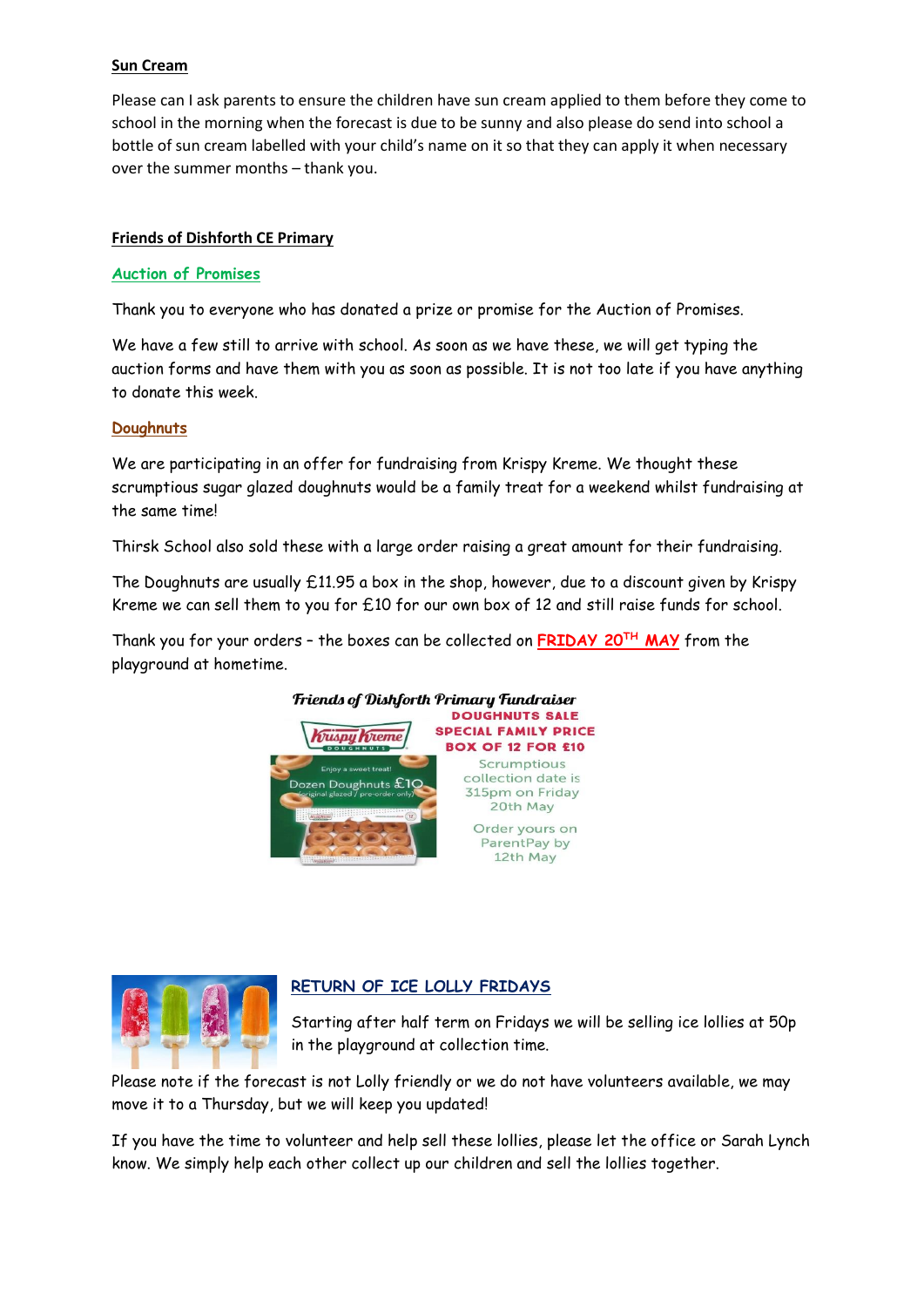## **Gift in Kind**

We would love to make our School more colourful and introduce some new plants. To help us, **Dishforth Nursery Gardens** have kindly offered to introduce a 'gift in kind' at the till point. This means, customers will be asked if they would like to pay an extra £1 to support the School. Please visit yourself and encourage others to pop down to Dishforth Nursery Gardens to buy plants locally and contribute to making our School a more colourful and beautiful environment.

## **AWARDS**

## **Celebration Assembly**

On Friday, we had our Celebration Assembly. This week the following children were given our weekly awards;



# **Ribbons**

**EYFS** – This week the ribbon goes to someone who has made super progress in maths, especially in subitising numbers to 5. Well done Edmund!!

**Class 1 -** The ribbon this week goes to someone for her perseverance and positive attitude towards learning this week. Well done Josephine!

**Class 2 –** The ribbon this week goes to someone who can be relied upon to work hard in every aspect of the curriculum. They set a fantastic example around the school and always have a smile on their face. They are tenacious in everything they do, not least on the football pitch but above all they are a great friend and a hugely respected member of the class. Well done, Teddy!

**Class 3** – This week the ribbon goes to a group of children who have worked hard on the lead up to their SATS. This group of children have shown dedication, determination and have impressed us with their attitude towards their learning. Well done to all year 6s! Chloe, George, Lola, Zach, Georgia, Gracie, Ronan, Alex, Ophelia, Joshua, Jack, Travis, William and

## **Values in Action**

Riley!

This week our Values Award goes to someone for demonstrating our school value of perseverance.

This person has been nominated because in lessons, when he finds something tricky he can always overcome it. He is always kind to others and is trusted by his friends.



The award goes to Jack L who was nominated by Lily A.

Well done, Jack!

Kind regards,